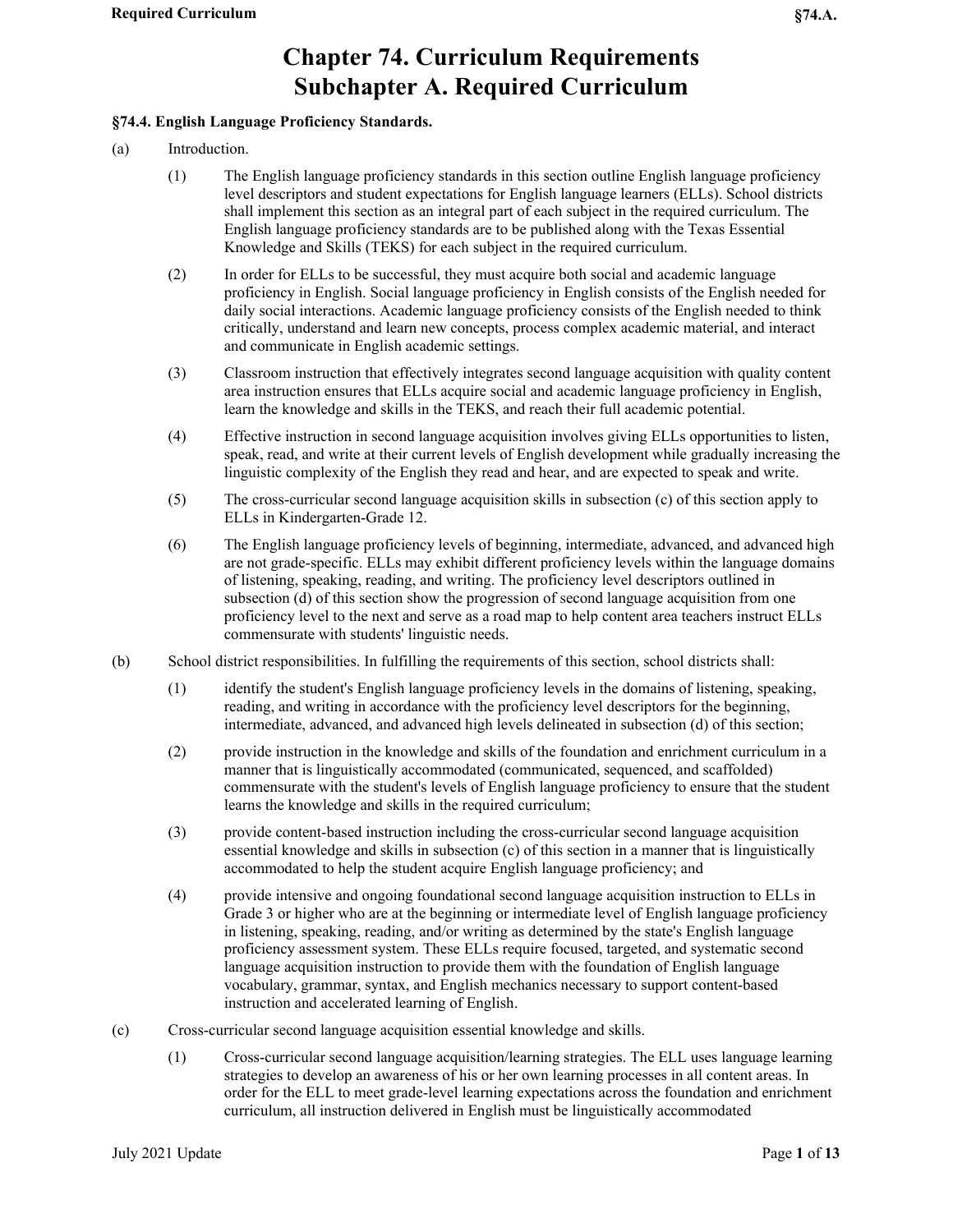(communicated, sequenced, and scaffolded) commensurate with the student's level of English language proficiency. The student is expected to:

- (A) use prior knowledge and experiences to understand meanings in English;
- (B) monitor oral and written language production and employ self-corrective techniques or other resources;
- (C) use strategic learning techniques such as concept mapping, drawing, memorizing, comparing, contrasting, and reviewing to acquire basic and grade-level vocabulary;
- (D) speak using learning strategies such as requesting assistance, employing non-verbal cues, and using synonyms and circumlocution (conveying ideas by defining or describing when exact English words are not known);
- (E) internalize new basic and academic language by using and reusing it in meaningful ways in speaking and writing activities that build concept and language attainment;
- (F) use accessible language and learn new and essential language in the process;
- (G) demonstrate an increasing ability to distinguish between formal and informal English and an increasing knowledge of when to use each one commensurate with grade-level learning expectations; and
- (H) develop and expand repertoire of learning strategies such as reasoning inductively or deductively, looking for patterns in language, and analyzing sayings and expressions commensurate with grade-level learning expectations.
- (2) Cross-curricular second language acquisition/listening. The ELL listens to a variety of speakers including teachers, peers, and electronic media to gain an increasing level of comprehension of newly acquired language in all content areas. ELLs may be at the beginning, intermediate, advanced, or advanced high stage of English language acquisition in listening. In order for the ELL to meet grade-level learning expectations across the foundation and enrichment curriculum, all instruction delivered in English must be linguistically accommodated (communicated, sequenced, and scaffolded) commensurate with the student's level of English language proficiency. The student is expected to:
	- (A) distinguish sounds and intonation patterns of English with increasing ease;
	- (B) recognize elements of the English sound system in newly acquired vocabulary such as long and short vowels, silent letters, and consonant clusters;
	- (C) learn new language structures, expressions, and basic and academic vocabulary heard during classroom instruction and interactions;
	- (D) monitor understanding of spoken language during classroom instruction and interactions and seek clarification as needed;
	- (E) use visual, contextual, and linguistic support to enhance and confirm understanding of increasingly complex and elaborated spoken language;
	- (F) listen to and derive meaning from a variety of media such as audio tape, video, DVD, and CD ROM to build and reinforce concept and language attainment;
	- (G) understand the general meaning, main points, and important details of spoken language ranging from situations in which topics, language, and contexts are familiar to unfamiliar;
	- (H) understand implicit ideas and information in increasingly complex spoken language commensurate with grade-level learning expectations; and
	- (I) demonstrate listening comprehension of increasingly complex spoken English by following directions, retelling or summarizing spoken messages, responding to questions and requests, collaborating with peers, and taking notes commensurate with content and grade-level needs.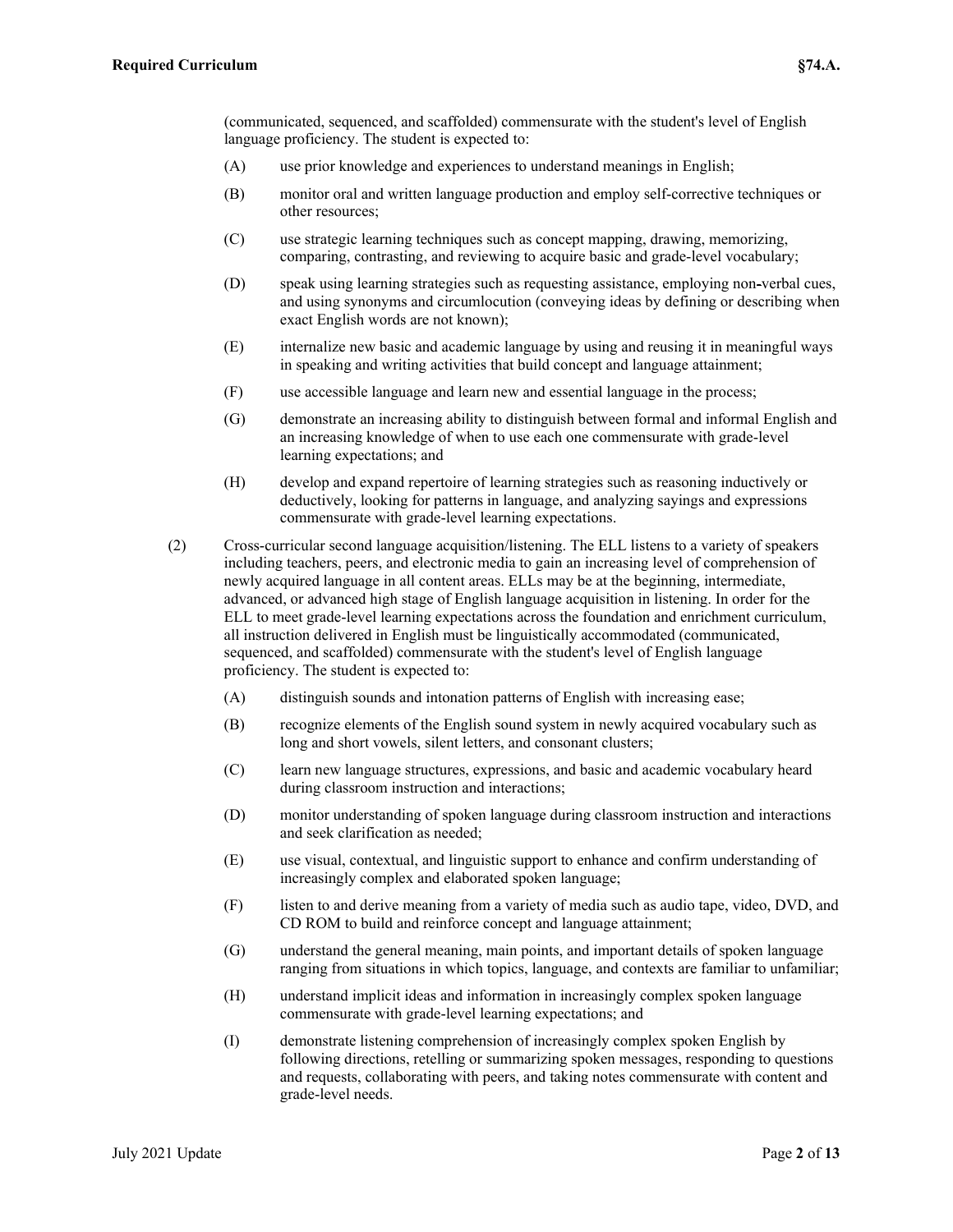## **Required Curriculum §74.A.**

- (3) Cross-curricular second language acquisition/speaking. The ELL speaks in a variety of modes for a variety of purposes with an awareness of different language registers (formal/informal) using vocabulary with increasing fluency and accuracy in language arts and all content areas. ELLs may be at the beginning, intermediate, advanced, or advanced high stage of English language acquisition in speaking. In order for the ELL to meet grade-level learning expectations across the foundation and enrichment curriculum, all instruction delivered in English must be linguistically accommodated (communicated, sequenced, and scaffolded) commensurate with the student's level of English language proficiency. The student is expected to:
	- (A) practice producing sounds of newly acquired vocabulary such as long and short vowels, silent letters, and consonant clusters to pronounce English words in a manner that is increasingly comprehensible;
	- (B) expand and internalize initial English vocabulary by learning and using high-frequency English words necessary for identifying and describing people, places, and objects, by retelling simple stories and basic information represented or supported by pictures, and by learning and using routine language needed for classroom communication;
	- (C) speak using a variety of grammatical structures, sentence lengths, sentence types, and connecting words with increasing accuracy and ease as more English is acquired;
	- (D) speak using grade-level content area vocabulary in context to internalize new English words and build academic language proficiency;
	- (E) share information in cooperative learning interactions;
	- (F) ask and give information ranging from using a very limited bank of high-frequency, highneed, concrete vocabulary, including key words and expressions needed for basic communication in academic and social contexts, to using abstract and content-based vocabulary during extended speaking assignments;
	- (G) express opinions, ideas, and feelings ranging from communicating single words and short phrases to participating in extended discussions on a variety of social and gradeappropriate academic topics;
	- (H) narrate, describe, and explain with increasing specificity and detail as more English is acquired;
	- (I) adapt spoken language appropriately for formal and informal purposes; and
	- (J) respond orally to information presented in a wide variety of print, electronic, audio, and visual media to build and reinforce concept and language attainment.
- (4) Cross-curricular second language acquisition/reading. The ELL reads a variety of texts for a variety of purposes with an increasing level of comprehension in all content areas. ELLs may be at the beginning, intermediate, advanced, or advanced high stage of English language acquisition in reading. In order for the ELL to meet grade-level learning expectations across the foundation and enrichment curriculum, all instruction delivered in English must be linguistically accommodated (communicated, sequenced, and scaffolded) commensurate with the student's level of English language proficiency. For Kindergarten and Grade 1, certain of these student expectations apply to text read aloud for students not yet at the stage of decoding written text. The student is expected to:
	- (A) learn relationships between sounds and letters of the English language and decode (sound out) words using a combination of skills such as recognizing sound-letter relationships and identifying cognates, affixes, roots, and base words;
	- (B) recognize directionality of English reading such as left to right and top to bottom;
	- (C) develop basic sight vocabulary, derive meaning of environmental print, and comprehend English vocabulary and language structures used routinely in written classroom materials;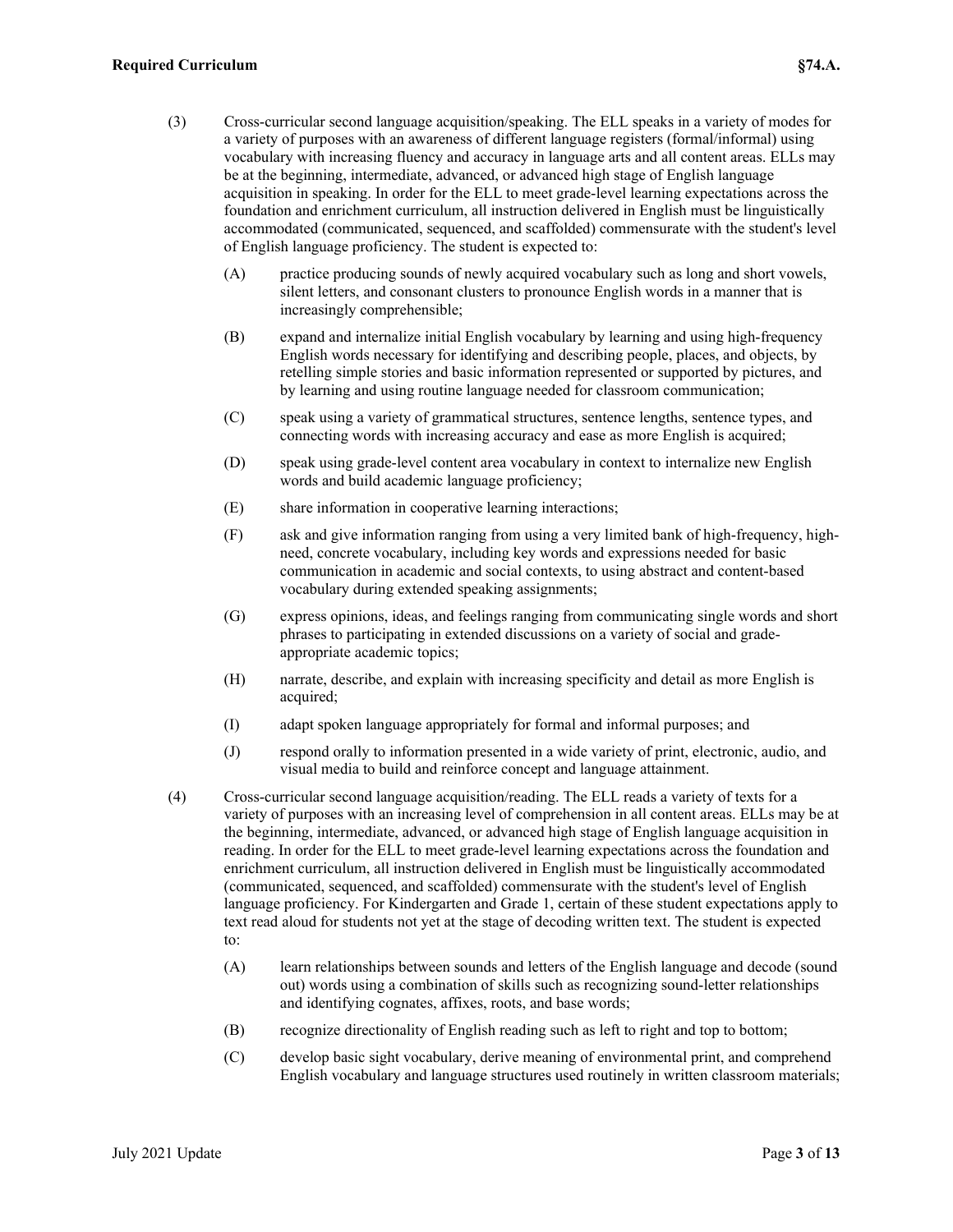- (D) use prereading supports such as graphic organizers, illustrations, and pretaught topicrelated vocabulary and other prereading activities to enhance comprehension of written text;
- (E) read linguistically accommodated content area material with a decreasing need for linguistic accommodations as more English is learned;
- (F) use visual and contextual support and support from peers and teachers to read gradeappropriate content area text, enhance and confirm understanding, and develop vocabulary, grasp of language structures, and background knowledge needed to comprehend increasingly challenging language;
- (G) demonstrate comprehension of increasingly complex English by participating in shared reading, retelling or summarizing material, responding to questions, and taking notes commensurate with content area and grade level needs;
- (H) read silently with increasing ease and comprehension for longer periods;
- (I) demonstrate English comprehension and expand reading skills by employing basic reading skills such as demonstrating understanding of supporting ideas and details in text and graphic sources, summarizing text, and distinguishing main ideas from details commensurate with content area needs;
- (J) demonstrate English comprehension and expand reading skills by employing inferential skills such as predicting, making connections between ideas, drawing inferences and conclusions from text and graphic sources, and finding supporting text evidence commensurate with content area needs; and
- (K) demonstrate English comprehension and expand reading skills by employing analytical skills such as evaluating written information and performing critical analyses commensurate with content area and grade-level needs.
- (5) Cross-curricular second language acquisition/writing. The ELL writes in a variety of forms with increasing accuracy to effectively address a specific purpose and audience in all content areas. ELLs may be at the beginning, intermediate, advanced, or advanced high stage of English language acquisition in writing. In order for the ELL to meet grade-level learning expectations across foundation and enrichment curriculum, all instruction delivered in English must be linguistically accommodated (communicated, sequenced, and scaffolded) commensurate with the student's level of English language proficiency. For Kindergarten and Grade 1, certain of these student expectations do not apply until the student has reached the stage of generating original written text using a standard writing system. The student is expected to:
	- (A) learn relationships between sounds and letters of the English language to represent sounds when writing in English;
	- (B) write using newly acquired basic vocabulary and content-based grade-level vocabulary;
	- (C) spell familiar English words with increasing accuracy, and employ English spelling patterns and rules with increasing accuracy as more English is acquired;
	- (D) edit writing for standard grammar and usage, including subject-verb agreement, pronoun agreement, and appropriate verb tenses commensurate with grade-level expectations as more English is acquired;
	- (E) employ increasingly complex grammatical structures in content area writing commensurate with grade-level expectations, such as:
		- (i) using correct verbs, tenses, and pronouns/antecedents;
		- (ii) using possessive case (apostrophe *s*) correctly; and
		- (iii) using negatives and contractions correctly;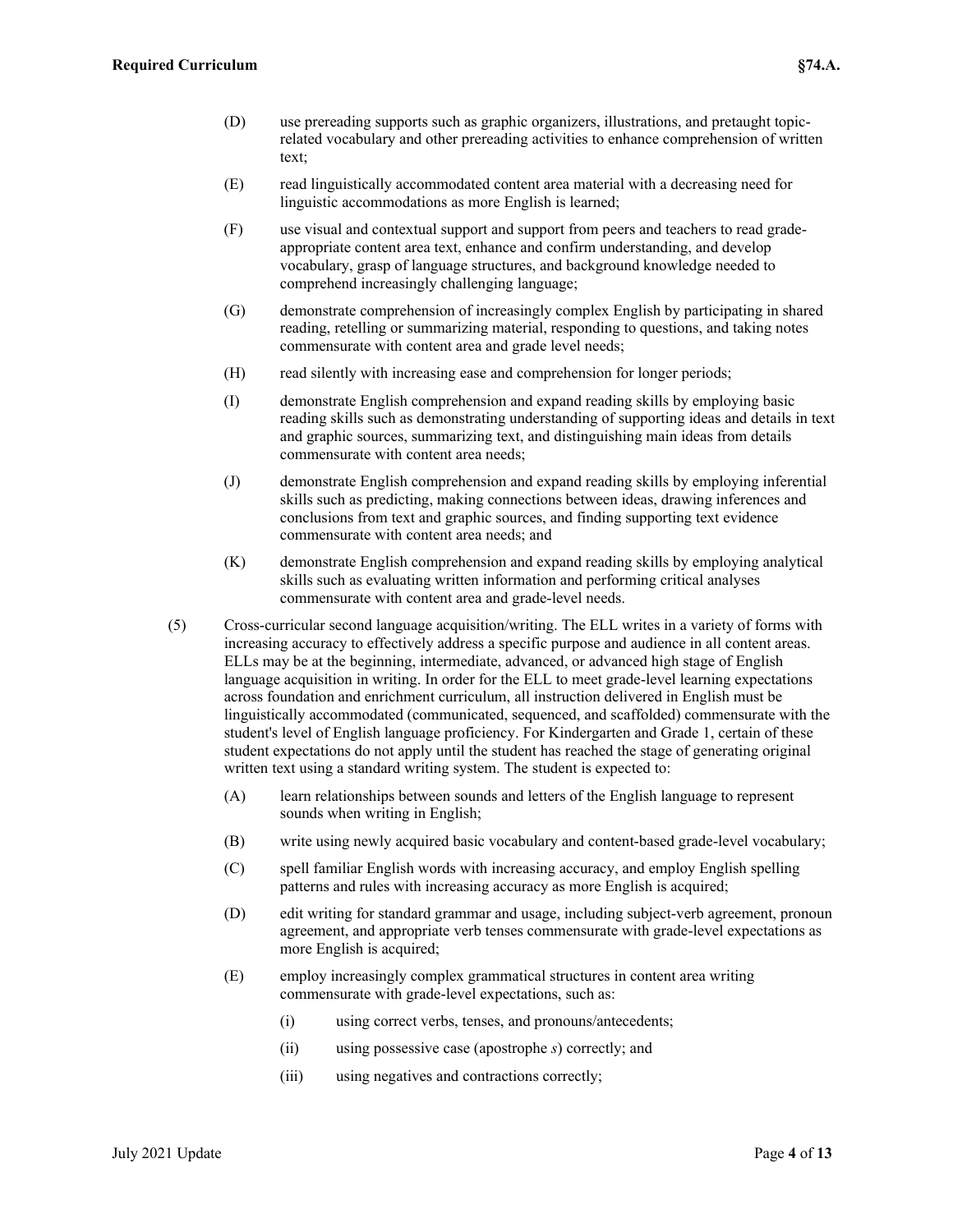- (F) write using a variety of grade-appropriate sentence lengths, patterns, and connecting words to combine phrases, clauses, and sentences in increasingly accurate ways as more English is acquired; and
- (G) narrate, describe, and explain with increasing specificity and detail to fulfill content area writing needs as more English is acquired.
- (d) Proficiency level descriptors.
	- (1) Listening, Kindergarten-Grade 12. ELLs may be at the beginning, intermediate, advanced, or advanced high stage of English language acquisition in listening. The following proficiency level descriptors for listening are sufficient to describe the overall English language proficiency levels of ELLs in this language domain in order to linguistically accommodate their instruction.
		- (A) Beginning. Beginning ELLs have little or no ability to understand spoken English in academic and social settings. These students:
			- (i) struggle to understand simple conversations and simple discussions even when the topics are familiar and the speaker uses linguistic supports such as visuals, slower speech and other verbal cues, and gestures;
			- (ii) struggle to identify and distinguish individual words and phrases during social and instructional interactions that have not been intentionally modified for ELLs; and
			- (iii) may not seek clarification in English when failing to comprehend the English they hear; frequently remain silent, watching others for cues.
		- (B) Intermediate. Intermediate ELLs have the ability to understand simple, high-frequency spoken English used in routine academic and social settings. These students:
			- (i) usually understand simple or routine directions, as well as short, simple conversations and short, simple discussions on familiar topics; when topics are unfamiliar, require extensive linguistic supports and adaptations such as visuals, slower speech and other verbal cues, simplified language, gestures, and preteaching to preview or build topic-related vocabulary;
			- (ii) often identify and distinguish key words and phrases necessary to understand the general meaning during social and basic instructional interactions that have not been intentionally modified for ELLs; and
			- (iii) have the ability to seek clarification in English when failing to comprehend the English they hear by requiring/requesting the speaker to repeat, slow down, or rephrase speech.
		- (C) Advanced. Advanced ELLs have the ability to understand, with second language acquisition support, grade-appropriate spoken English used in academic and social settings. These students:
			- (i) usually understand longer, more elaborated directions, conversations, and discussions on familiar and some unfamiliar topics, but sometimes need processing time and sometimes depend on visuals, verbal cues, and gestures to support understanding;
			- (ii) understand most main points, most important details, and some implicit information during social and basic instructional interactions that have not been intentionally modified for ELLs; and
			- (iii) occasionally require/request the speaker to repeat, slow down, or rephrase to clarify the meaning of the English they hear.
		- (D) Advanced high. Advanced high ELLs have the ability to understand, with minimal second language acquisition support, grade-appropriate spoken English used in academic and social settings. These students: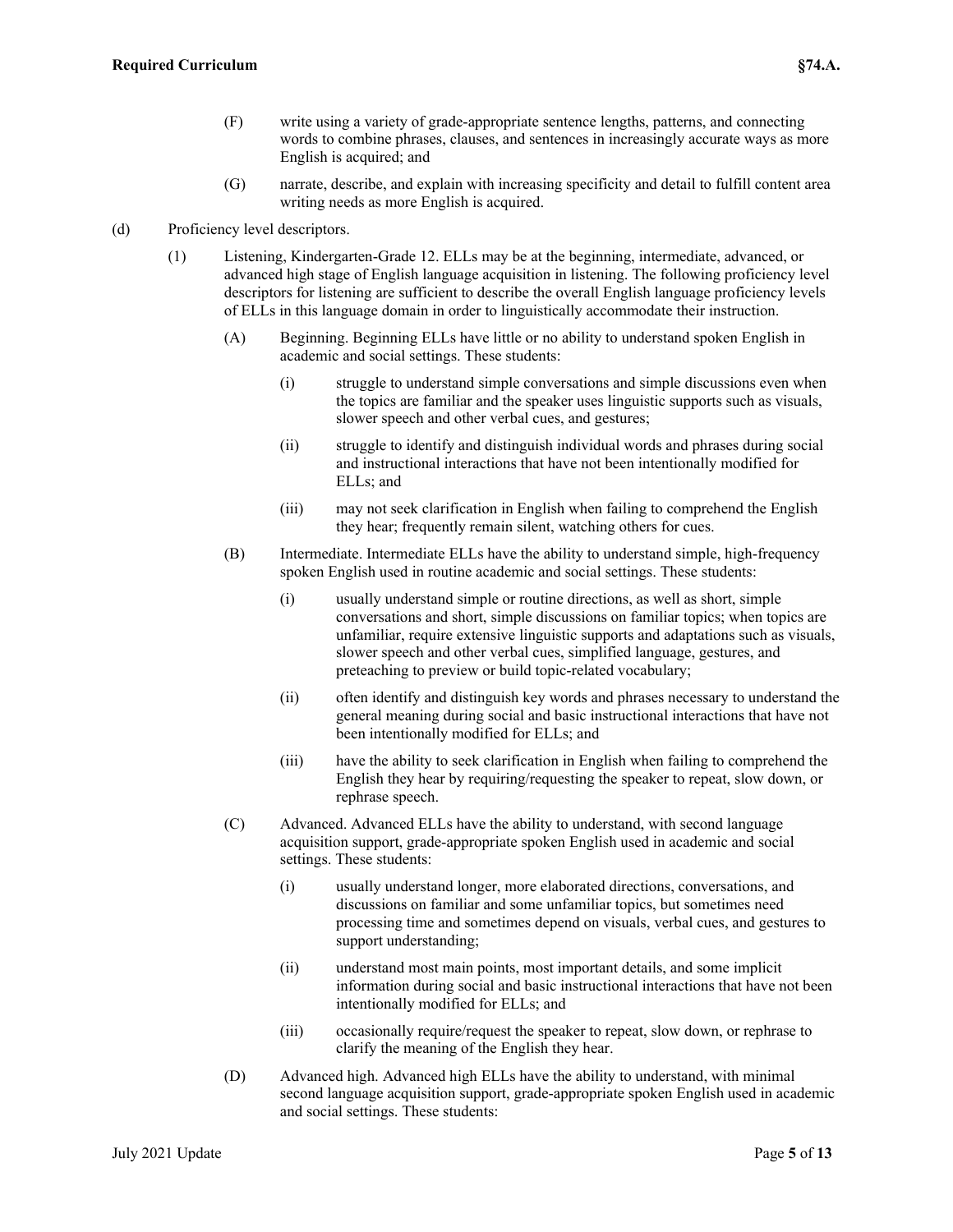- (i) understand longer, elaborated directions, conversations, and discussions on familiar and unfamiliar topics with occasional need for processing time and with little dependence on visuals, verbal cues, and gestures; some exceptions when complex academic or highly specialized language is used;
- (ii) understand main points, important details, and implicit information at a level nearly comparable to native English-speaking peers during social and instructional interactions; and
- (iii) rarely require/request the speaker to repeat, slow down, or rephrase to clarify the meaning of the English they hear.
- (2) Speaking, Kindergarten-Grade 12. ELLs may be at the beginning, intermediate, advanced, or advanced high stage of English language acquisition in speaking. The following proficiency level descriptors for speaking are sufficient to describe the overall English language proficiency levels of ELLs in this language domain in order to linguistically accommodate their instruction.
	- (A) Beginning. Beginning ELLs have little or no ability to speak English in academic and social settings. These students:
		- (i) mainly speak using single words and short phrases consisting of recently practiced, memorized, or highly familiar material to get immediate needs met; may be hesitant to speak and often give up in their attempts to communicate;
		- (ii) speak using a very limited bank of high-frequency, high-need, concrete vocabulary, including key words and expressions needed for basic communication in academic and social contexts;
		- (iii) lack the knowledge of English grammar necessary to connect ideas and speak in sentences; can sometimes produce sentences using recently practiced, memorized, or highly familiar material;
		- (iv) exhibit second language acquisition errors that may hinder overall communication, particularly when trying to convey information beyond memorized, practiced, or highly familiar material; and
		- (v) typically use pronunciation that significantly inhibits communication.
	- (B) Intermediate. Intermediate ELLs have the ability to speak in a simple manner using English commonly heard in routine academic and social settings. These students:
		- (i) are able to express simple, original messages, speak using sentences, and participate in short conversations and classroom interactions; may hesitate frequently and for long periods to think about how to communicate desired meaning;
		- (ii) speak simply using basic vocabulary needed in everyday social interactions and routine academic contexts; rarely have vocabulary to speak in detail;
		- (iii) exhibit an emerging awareness of English grammar and speak using mostly simple sentence structures and simple tenses; are most comfortable speaking in present tense;
		- (iv) exhibit second language acquisition errors that may hinder overall communication when trying to use complex or less familiar English; and
		- (v) use pronunciation that can usually be understood by people accustomed to interacting with ELLs.
	- (C) Advanced. Advanced ELLs have the ability to speak using grade-appropriate English, with second language acquisition support, in academic and social settings. These students: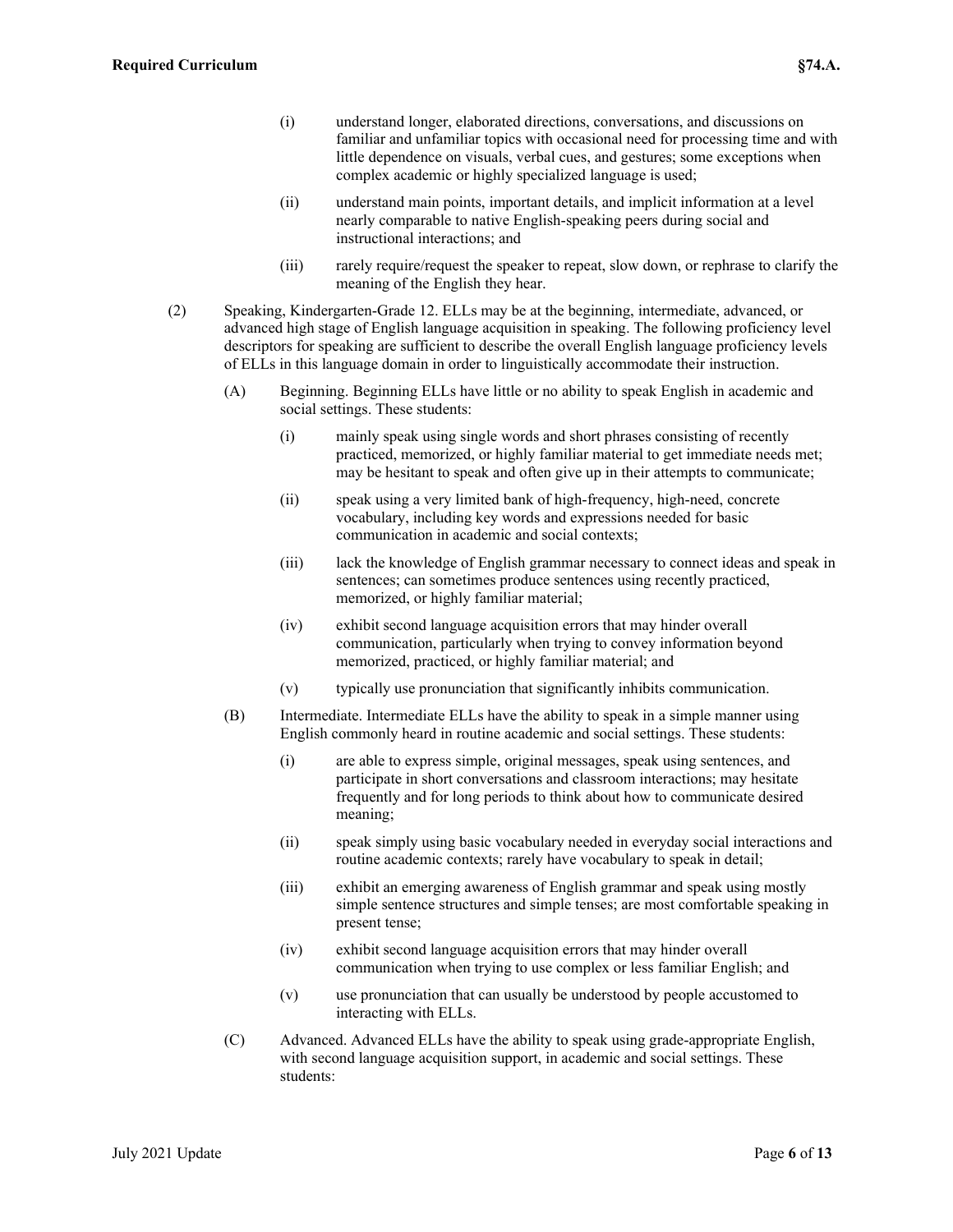- (i) are able to participate comfortably in most conversations and academic discussions on familiar topics, with some pauses to restate, repeat, or search for words and phrases to clarify meaning;
- (ii) discuss familiar academic topics using content-based terms and common abstract vocabulary; can usually speak in some detail on familiar topics;
- (iii) have a grasp of basic grammar features, including a basic ability to narrate and describe in present, past, and future tenses; have an emerging ability to use complex sentences and complex grammar features;
- (iv) make errors that interfere somewhat with communication when using complex grammar structures, long sentences, and less familiar words and expressions; and
- (v) may mispronounce words, but use pronunciation that can usually be understood by people not accustomed to interacting with ELLs.
- (D) Advanced high. Advanced high ELLs have the ability to speak using grade-appropriate English, with minimal second language acquisition support, in academic and social settings. These students:
	- (i) are able to participate in extended discussions on a variety of social and gradeappropriate academic topics with only occasional disruptions, hesitations, or pauses;
	- (ii) communicate effectively using abstract and content-based vocabulary during classroom instructional tasks, with some exceptions when low-frequency or academically demanding vocabulary is needed; use many of the same idioms and colloquialisms as their native English-speaking peers;
	- (iii) can use English grammar structures and complex sentences to narrate and describe at a level nearly comparable to native English-speaking peers;
	- (iv) make few second language acquisition errors that interfere with overall communication; and
	- (v) may mispronounce words, but rarely use pronunciation that interferes with overall communication.
- (3) Reading, Kindergarten-Grade 1. ELLs in Kindergarten and Grade 1 may be at the beginning, intermediate, advanced, or advanced high stage of English language acquisition in reading. The following proficiency level descriptors for reading are sufficient to describe the overall English language proficiency levels of ELLs in this language domain in order to linguistically accommodate their instruction and should take into account developmental stages of emergent readers.
	- (A) Beginning. Beginning ELLs have little or no ability to use the English language to build foundational reading skills. These students:
		- (i) derive little or no meaning from grade-appropriate stories read aloud in English, unless the stories are:
			- (I) read in short "chunks;"
			- (II) controlled to include the little English they know such as language that is high frequency, concrete, and recently practiced; and
			- (III) accompanied by ample visual supports such as illustrations, gestures, pantomime, and objects and by linguistic supports such as careful enunciation and slower speech;
		- (ii) begin to recognize and understand environmental print in English such as signs, labeled items, names of peers, and logos; and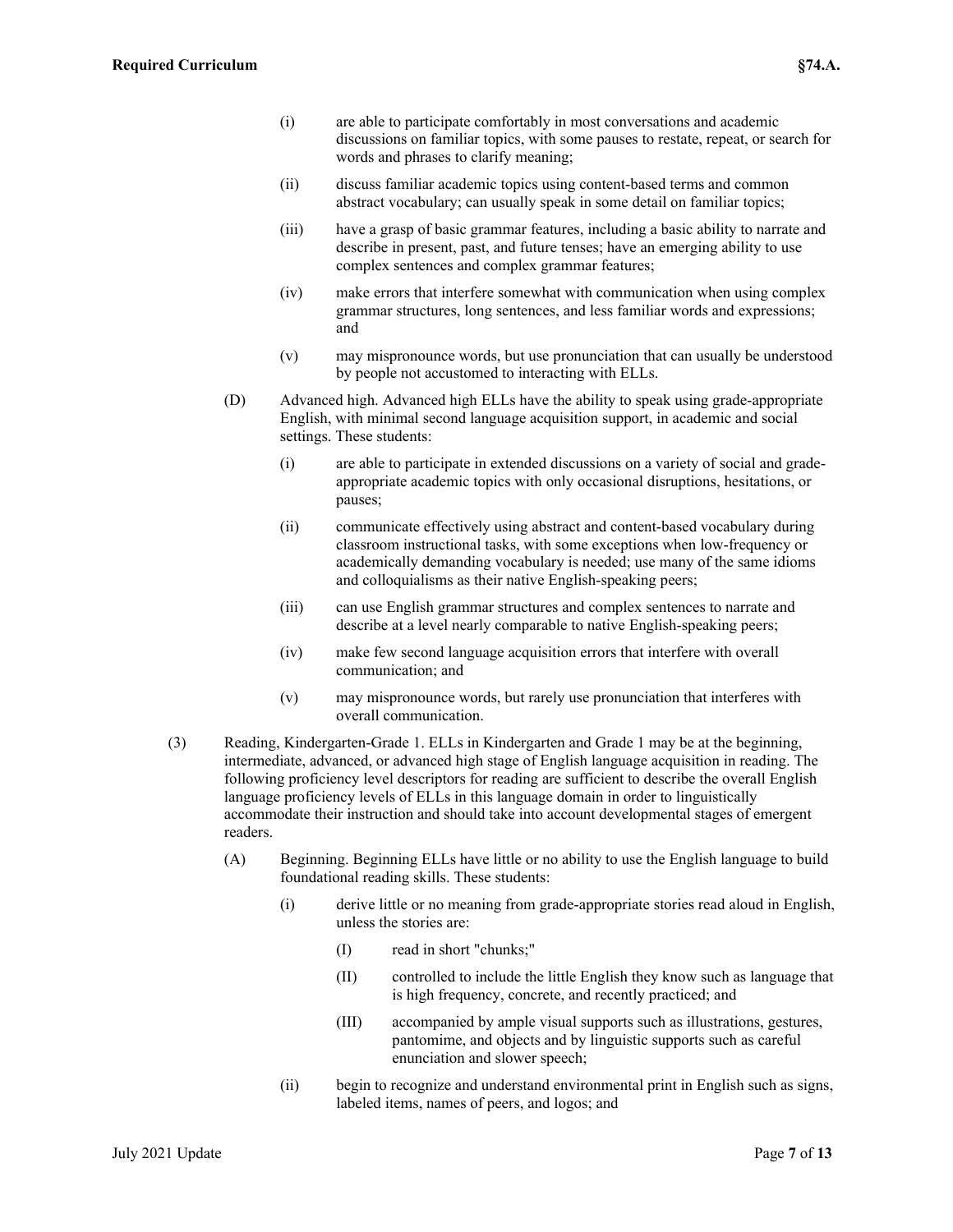- (iii) have difficulty decoding most grade-appropriate English text because they:
	- (I) understand the meaning of very few words in English; and
	- (II) struggle significantly with sounds in spoken English words and with sound-symbol relationships due to differences between their primary language and English.
- (B) Intermediate. Intermediate ELLs have a limited ability to use the English language to build foundational reading skills. These students:
	- (i) demonstrate limited comprehension (key words and general meaning) of gradeappropriate stories read aloud in English, unless the stories include:
		- (I) predictable story lines;
		- (II) highly familiar topics;
		- (III) primarily high-frequency, concrete vocabulary;
		- (IV) short, simple sentences; and
		- (V) visual and linguistic supports;
	- (ii) regularly recognize and understand common environmental print in English such as signs, labeled items, names of peers, logos; and
	- (iii) have difficulty decoding grade-appropriate English text because they:
		- (I) understand the meaning of only those English words they hear frequently; and
		- (II) struggle with some sounds in English words and some sound-symbol relationships due to differences between their primary language and English.
- (C) Advanced. Advanced ELLs have the ability to use the English language, with second language acquisition support, to build foundational reading skills. These students:
	- (i) demonstrate comprehension of most main points and most supporting ideas in grade-appropriate stories read aloud in English, although they may still depend on visual and linguistic supports to gain or confirm meaning;
	- (ii) recognize some basic English vocabulary and high-frequency words in isolated print; and
	- (iii) with second language acquisition support, are able to decode most gradeappropriate English text because they:
		- (I) understand the meaning of most grade-appropriate English words; and
		- (II) have little difficulty with English sounds and sound-symbol relationships that result from differences between their primary language and English.
- (D) Advanced high. Advanced high ELLs have the ability to use the English language, with minimal second language acquisition support, to build foundational reading skills. These students:
	- (i) demonstrate, with minimal second language acquisition support and at a level nearly comparable to native English-speaking peers, comprehension of main points and supporting ideas (explicit and implicit) in grade-appropriate stories read aloud in English;
	- (ii) with some exceptions, recognize sight vocabulary and high-frequency words to a degree nearly comparable to that of native English-speaking peers; and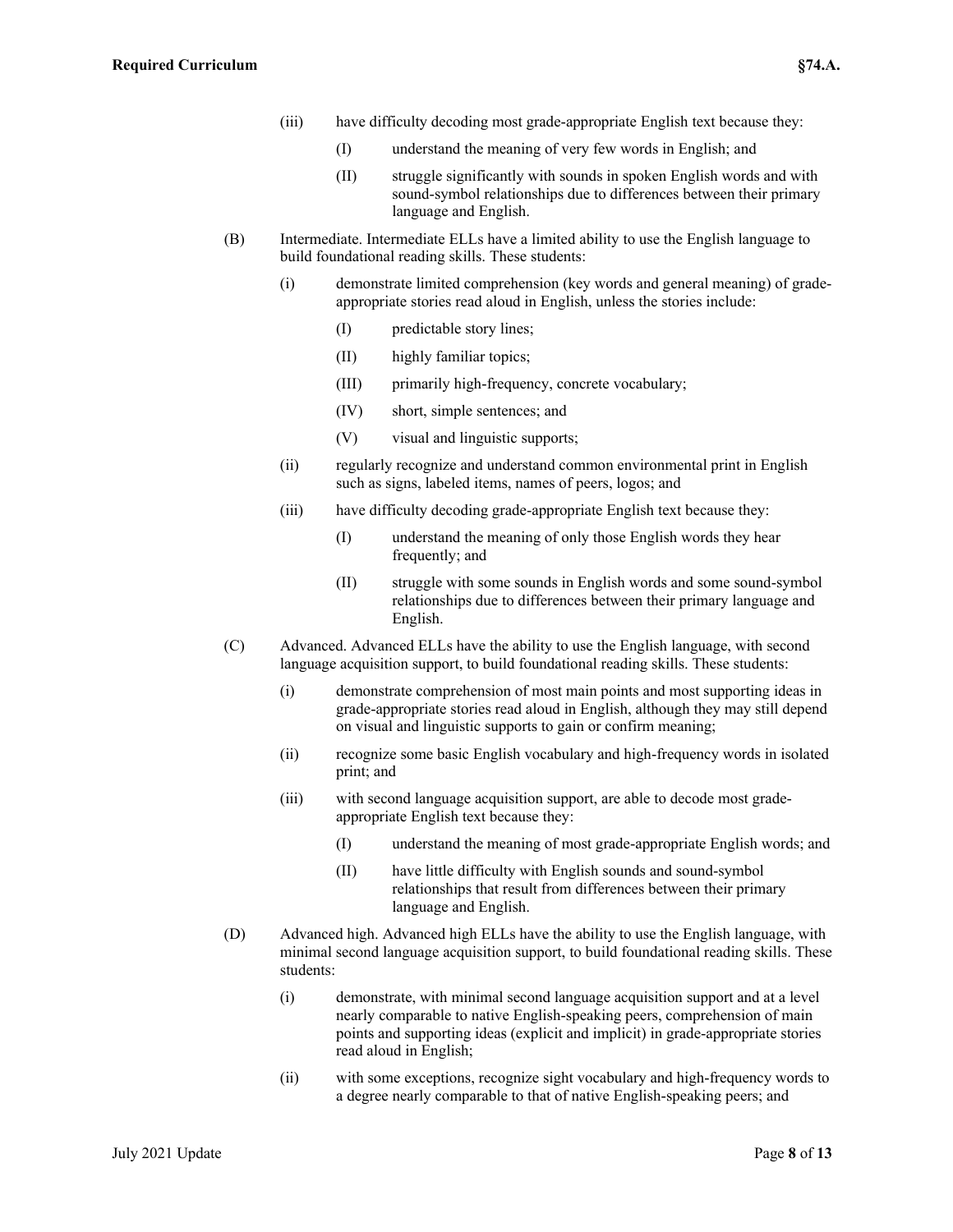- (iii) with minimal second language acquisition support, have an ability to decode and understand grade-appropriate English text at a level nearly comparable to native English-speaking peers.
- (4) Reading, Grades 2-12. ELLs in Grades 2-12 may be at the beginning, intermediate, advanced, or advanced high stage of English language acquisition in reading. The following proficiency level descriptors for reading are sufficient to describe the overall English language proficiency levels of ELLs in this language domain in order to linguistically accommodate their instruction.
	- (A) Beginning. Beginning ELLs have little or no ability to read and understand English used in academic and social contexts. These students:
		- (i) read and understand the very limited recently practiced, memorized, or highly familiar English they have learned; vocabulary predominantly includes:
			- (I) environmental print;
			- (II) some very high-frequency words; and
			- (III) concrete words that can be represented by pictures;
		- (ii) read slowly, word by word;
		- (iii) have a very limited sense of English language structures;
		- (iv) comprehend predominantly isolated familiar words and phrases; comprehend some sentences in highly routine contexts or recently practiced, highly familiar text;
		- (v) are highly dependent on visuals and prior knowledge to derive meaning from text in English; and
		- (vi) are able to apply reading comprehension skills in English only when reading texts written for this level.
	- (B) Intermediate. Intermediate ELLs have the ability to read and understand simple, highfrequency English used in routine academic and social contexts. These students:
		- (i) read and understand English vocabulary on a somewhat wider range of topics and with increased depth; vocabulary predominantly includes:
			- (I) everyday oral language;
			- (II) literal meanings of common words;
			- (III) routine academic language and terms; and
			- (IV) commonly used abstract language such as terms used to describe basic feelings;
		- (ii) often read slowly and in short phrases; may re-read to clarify meaning;
		- (iii) have a growing understanding of basic, routinely used English language structures;
		- (iv) understand simple sentences in short, connected texts, but are dependent on visual cues, topic familiarity, prior knowledge, pretaught topic-related vocabulary, story predictability, and teacher/peer assistance to sustain comprehension;
		- (v) struggle to independently read and understand grade-level texts; and
		- (vi) are able to apply basic and some higher-order comprehension skills when reading texts that are linguistically accommodated and/or simplified for this level.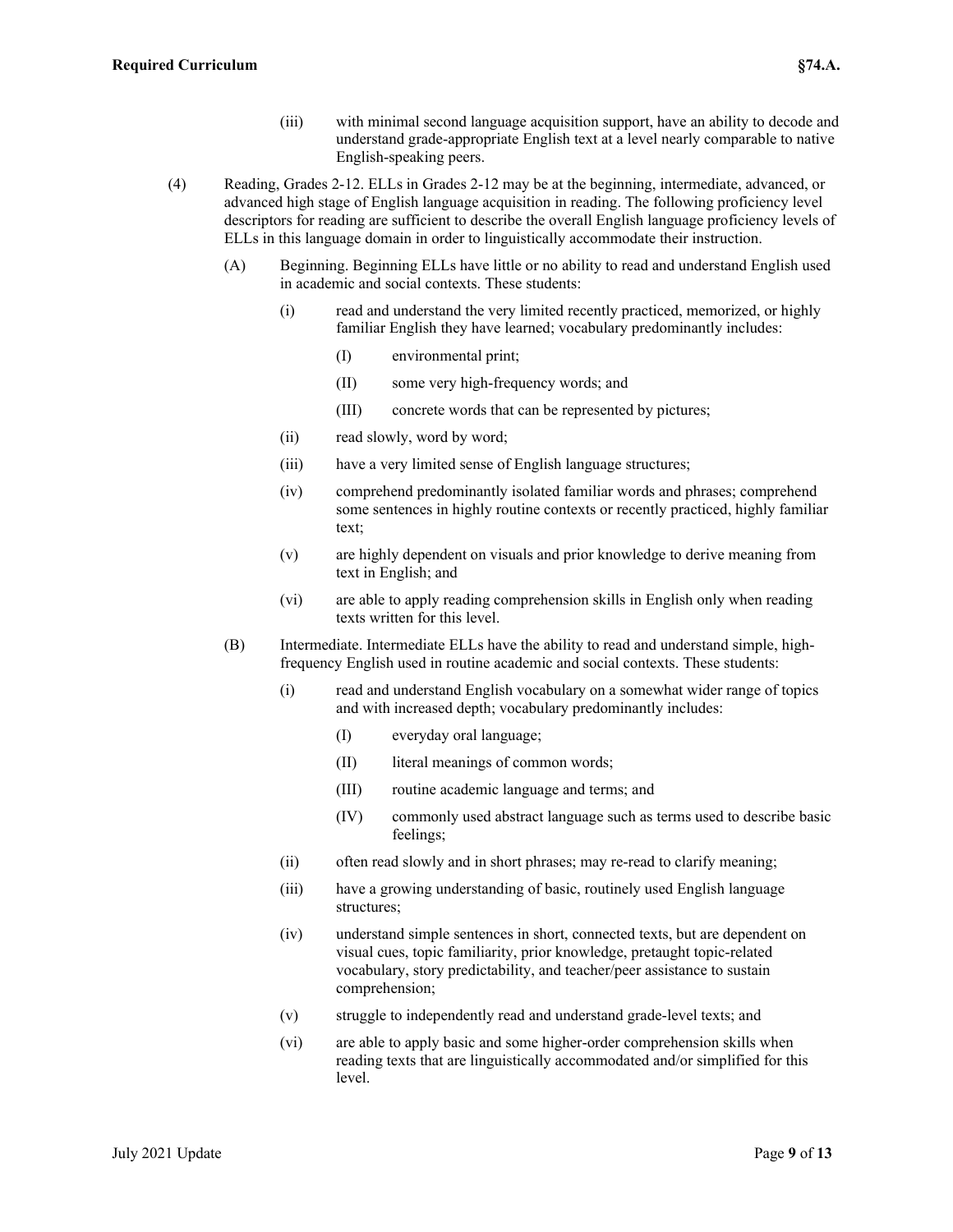- (C) Advanced. Advanced ELLs have the ability to read and understand, with second language acquisition support, grade-appropriate English used in academic and social contexts. These students:
	- (i) read and understand, with second language acquisition support, a variety of grade-appropriate English vocabulary used in social and academic contexts:
		- (I) with second language acquisition support, read and understand gradeappropriate concrete and abstract vocabulary, but have difficulty with less commonly encountered words;
		- (II) demonstrate an emerging ability to understand words and phrases beyond their literal meaning; and
		- (III) understand multiple meanings of commonly used words;
	- (ii) read longer phrases and simple sentences from familiar text with appropriate rate and speed;
	- (iii) are developing skill in using their growing familiarity with English language structures to construct meaning of grade-appropriate text; and
	- (iv) are able to apply basic and higher-order comprehension skills when reading grade-appropriate text, but are still occasionally dependent on visuals, teacher/peer assistance, and other linguistically accommodated text features to determine or clarify meaning, particularly with unfamiliar topics.
- (D) Advanced high. Advanced high ELLs have the ability to read and understand, with minimal second language acquisition support, grade-appropriate English used in academic and social contexts. These students:
	- (i) read and understand vocabulary at a level nearly comparable to that of their native English-speaking peers, with some exceptions when low-frequency or specialized vocabulary is used;
	- (ii) generally read grade-appropriate, familiar text with appropriate rate, speed, intonation, and expression;
	- (iii) are able to, at a level nearly comparable to native English-speaking peers, use their familiarity with English language structures to construct meaning of gradeappropriate text; and
	- (iv) are able to apply, with minimal second language acquisition support and at a level nearly comparable to native English-speaking peers, basic and higher-order comprehension skills when reading grade-appropriate text.
- (5) Writing, Kindergarten-Grade 1. ELLs in Kindergarten and Grade 1 may be at the beginning, intermediate, advanced, or advanced high stage of English language acquisition in writing. The following proficiency level descriptors for writing are sufficient to describe the overall English language proficiency levels of ELLs in this language domain in order to linguistically accommodate their instruction and should take into account developmental stages of emergent writers.
	- (A) Beginning. Beginning ELLs have little or no ability to use the English language to build foundational writing skills. These students:
		- (i) are unable to use English to explain self-generated writing such as stories they have created or other personal expressions, including emergent forms of writing (pictures, letter-like forms, mock words, scribbling, etc.);
		- (ii) know too little English to participate meaningfully in grade-appropriate shared writing activities using the English language;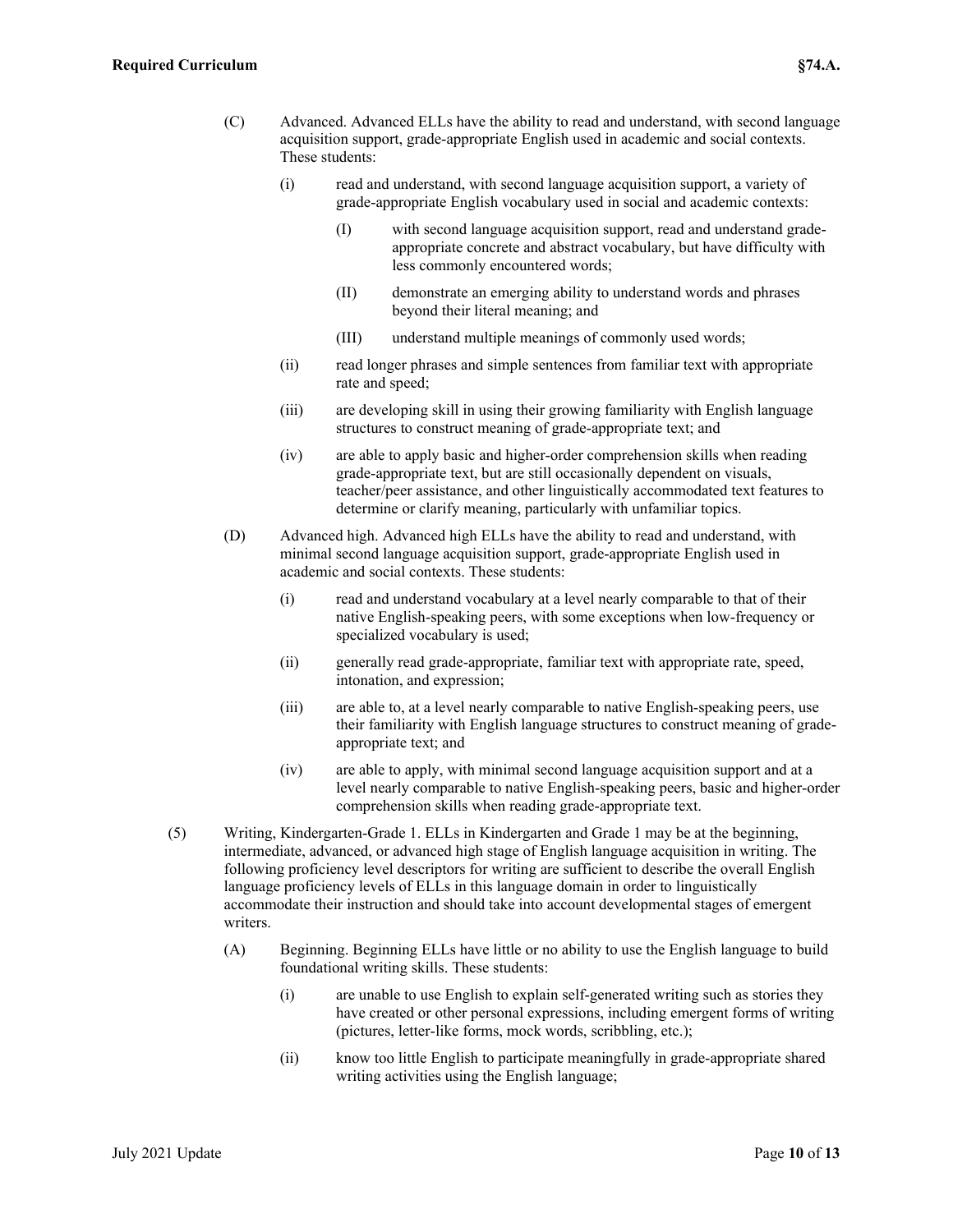- (iv) may demonstrate little or no awareness of English print conventions.
- (B) Intermediate. Intermediate ELLs have a limited ability to use the English language to build foundational writing skills. These students:
	- (i) know enough English to explain briefly and simply self-generated writing, including emergent forms of writing, as long as the topic is highly familiar and concrete and requires very high-frequency English;
	- (ii) can participate meaningfully in grade-appropriate shared writing activities using the English language only when the writing topic is highly familiar and concrete and requires very high-frequency English;
	- (iii) express themselves meaningfully in self-generated, connected written text in English when their writing is limited to short sentences featuring simple, concrete English used frequently in class; and
	- (iv) frequently exhibit features of their primary language when writing in English such as primary language words, spelling patterns, word order, and literal translating.
- (C) Advanced. Advanced ELLs have the ability to use the English language to build, with second language acquisition support, foundational writing skills. These students:
	- (i) use predominantly grade-appropriate English to explain, in some detail, most self-generated writing, including emergent forms of writing;
	- (ii) can participate meaningfully, with second language acquisition support, in most grade-appropriate shared writing activities using the English language;
	- (iii) although second language acquisition support is needed, have an emerging ability to express themselves in self-generated, connected written text in English in a grade-appropriate manner; and
	- (iv) occasionally exhibit second language acquisition errors when writing in English.
- (D) Advanced high. Advanced high ELLs have the ability to use the English language to build, with minimal second language acquisition support, foundational writing skills. These students:
	- (i) use English at a level of complexity and detail nearly comparable to that of native English-speaking peers when explaining self-generated writing, including emergent forms of writing;
	- (ii) can participate meaningfully in most grade-appropriate shared writing activities using the English language; and
	- (iii) although minimal second language acquisition support may be needed, express themselves in self-generated, connected written text in English in a manner nearly comparable to their native English-speaking peers.
- (6) Writing, Grades 2-12. ELLs in Grades 2-12 may be at the beginning, intermediate, advanced, or advanced high stage of English language acquisition in writing. The following proficiency level descriptors for writing are sufficient to describe the overall English language proficiency levels of ELLs in this language domain in order to linguistically accommodate their instruction.
	- (A) Beginning. Beginning ELLs lack the English vocabulary and grasp of English language structures necessary to address grade-appropriate writing tasks meaningfully. These students: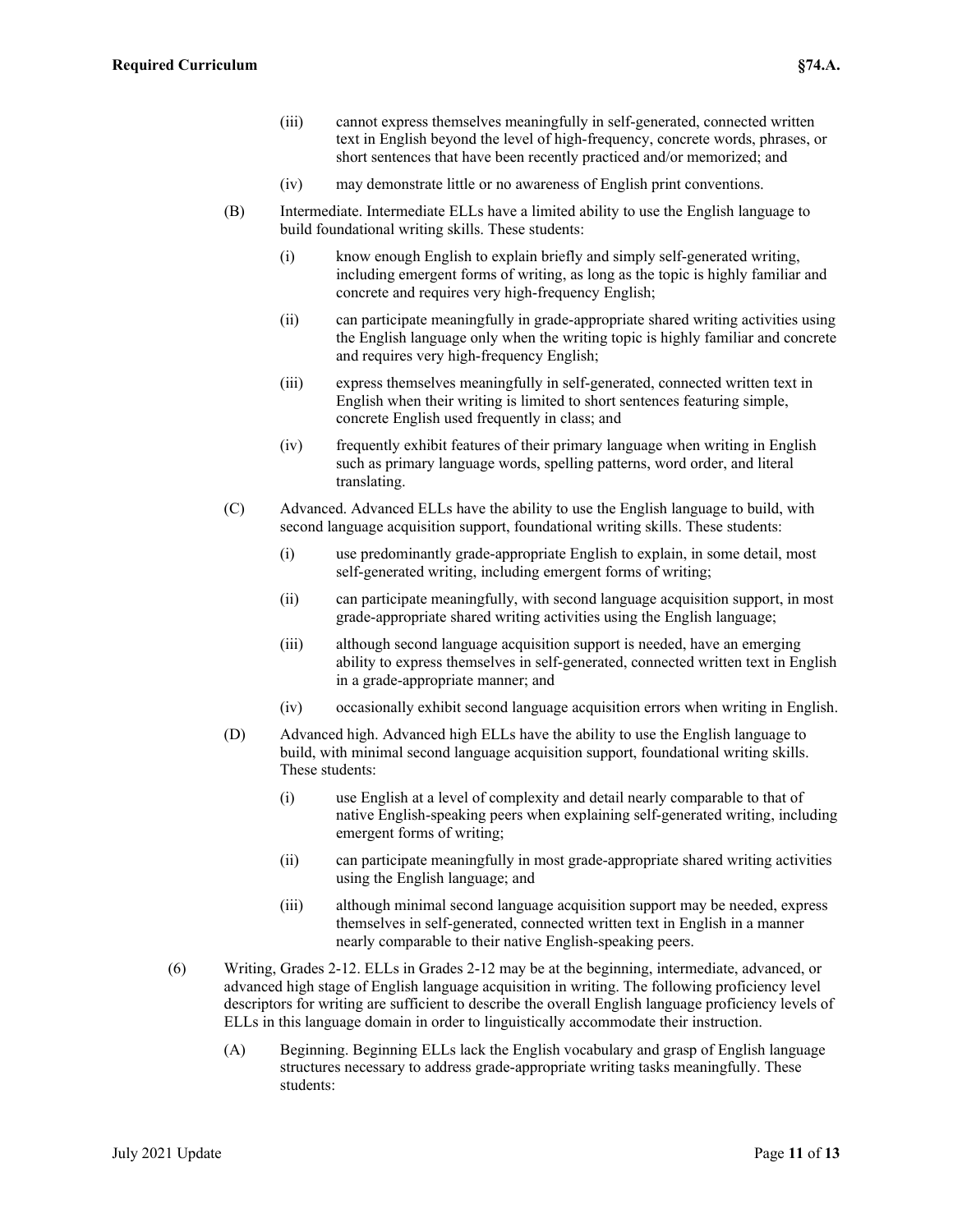- (i) have little or no ability to use the English language to express ideas in writing and engage meaningfully in grade-appropriate writing assignments in content area instruction;
- (ii) lack the English necessary to develop or demonstrate elements of gradeappropriate writing such as focus and coherence, conventions, organization, voice, and development of ideas in English; and
- (iii) exhibit writing features typical at this level, including:
	- (I) ability to label, list, and copy;
	- (II) high-frequency words/phrases and short, simple sentences (or even short paragraphs) based primarily on recently practiced, memorized, or highly familiar material; this type of writing may be quite accurate;
	- (III) present tense used primarily; and
	- (IV) frequent primary language features (spelling patterns, word order, literal translations, and words from the student's primary language) and other errors associated with second language acquisition may significantly hinder or prevent understanding, even for individuals accustomed to the writing of ELLs.
- (B) Intermediate. Intermediate ELLs have enough English vocabulary and enough grasp of English language structures to address grade-appropriate writing tasks in a limited way. These students:
	- (i) have a limited ability to use the English language to express ideas in writing and engage meaningfully in grade-appropriate writing assignments in content area instruction;
	- (ii) are limited in their ability to develop or demonstrate elements of gradeappropriate writing in English; communicate best when topics are highly familiar and concrete, and require simple, high-frequency English; and
	- (iii) exhibit writing features typical at this level, including:
		- (I) simple, original messages consisting of short, simple sentences; frequent inaccuracies occur when creating or taking risks beyond familiar English;
		- (II) high-frequency vocabulary; academic writing often has an oral tone;
		- (III) loosely connected text with limited use of cohesive devices or repetitive use, which may cause gaps in meaning;
		- (IV) repetition of ideas due to lack of vocabulary and language structures;
		- (V) present tense used most accurately; simple future and past tenses, if attempted, are used inconsistently or with frequent inaccuracies;
		- (VI) undetailed descriptions, explanations, and narrations; difficulty expressing abstract ideas;
		- (VII) primary language features and errors associated with second language acquisition may be frequent; and
		- (VIII) some writing may be understood only by individuals accustomed to the writing of ELLs; parts of the writing may be hard to understand even for individuals accustomed to ELL writing.
- (C) Advanced. Advanced ELLs have enough English vocabulary and command of English language structures to address grade-appropriate writing tasks, although second language acquisition support is needed. These students: